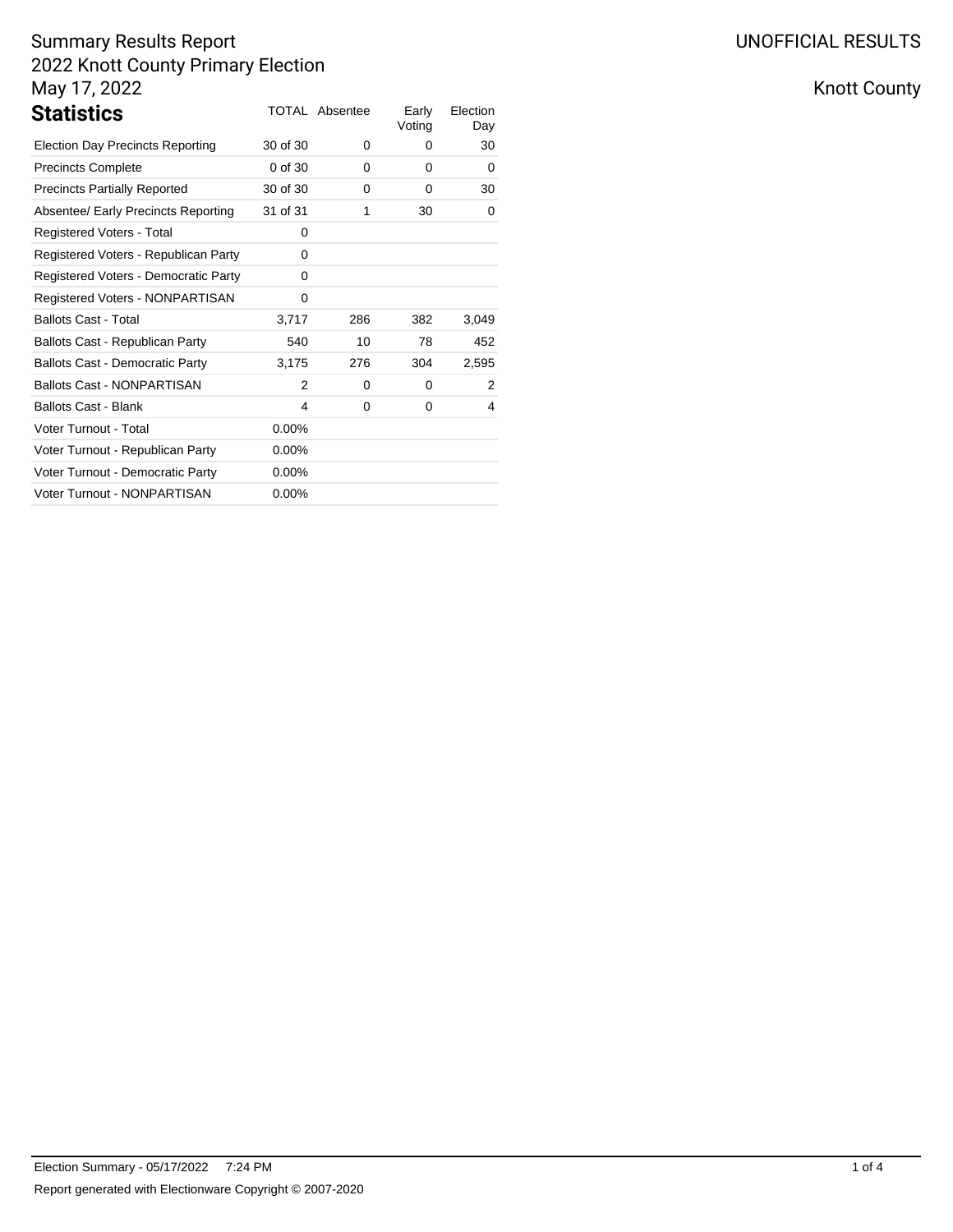## Knott County

#### **REP UNITED STATES SENATOR** Vote For 1

|                           | TOTAL Absentee |   | Early<br>Voting | Election<br>Day |
|---------------------------|----------------|---|-----------------|-----------------|
| John SCHIESS              | 11             | 0 | 2               | 9               |
| Tami L. STAINFIELD        | 12             | 0 | 0               | 12              |
| Arnold BLANKENSHIP        | 22             | 0 | 5               | 17              |
| Valerie "Dr Val" FREDRICK | 13             | 0 |                 | 12              |
| Paul V. HAMILTON          | 22             |   |                 | 20              |
| Rand PAUL                 | 431            | 9 | 65              | 357             |

#### **REP UNITED STATES REPRESENTATIVE IN CONGRESS** Vote For 1

|                                  | TOTAL Absentee |   | Early<br>Voting | Election<br>Day |
|----------------------------------|----------------|---|-----------------|-----------------|
| Harold "Hal" ROGERS              | 436            | 9 | 66              | 361             |
| Jeannette ANDREWS                | 26             | 0 |                 | 25              |
| <b>Brandon Russell MONHOLLEN</b> | 12             | ∩ |                 | 11              |
| Gerardo SERRANO                  | 33             |   | 3               | 29              |
| Rich VAN DAM                     | 11             |   |                 | 9               |

### **REP CONSTABLE District 2**

| Vote For |  |
|----------|--|
|----------|--|

|                       |    | TOTAL Absentee | Early<br>Votina | Election<br>Dav |
|-----------------------|----|----------------|-----------------|-----------------|
| Dennis JACOBS         | 49 |                |                 | 44              |
| Landon Douglas GIBSON | 90 |                |                 | 78              |

#### **REP MAGISTRATE District 3** Vote For 1

|                  |     | TOTAL Absentee | Early<br>Votina | Election<br>Day |
|------------------|-----|----------------|-----------------|-----------------|
| Carl "CJ" GIBSON | 87  |                | 15              |                 |
| Shirley HANDSHOE | 118 |                | 22              | 93              |

#### **DEM UNITED STATES SENATOR** Vote For 1

|                           |     | TOTAL Absentee | Early<br>Voting | Election<br>Day |
|---------------------------|-----|----------------|-----------------|-----------------|
| Joshua Wesley BLANTON SR. | 956 | 68             | 109             | 779             |
| <b>Charles BOOKER</b>     | 927 | 107            | 87              | 733             |
| Ruth GAO                  | 110 | 15             | 11              | 84              |
| John MERRILL              | 276 | 26             | 17              | 233             |

### **DEM PROPERTY VALUATION ADMINISTRATOR**

Vote For 1

|                       |       | TOTAL Absentee | Early<br>Votina | Election<br>Dav |
|-----------------------|-------|----------------|-----------------|-----------------|
| Tonya Amburgey FUGATE | 1.891 | 173            | 194             | 1.524           |
| Adam Brock CRAFT      | 1.058 | 87             | 100             | 871             |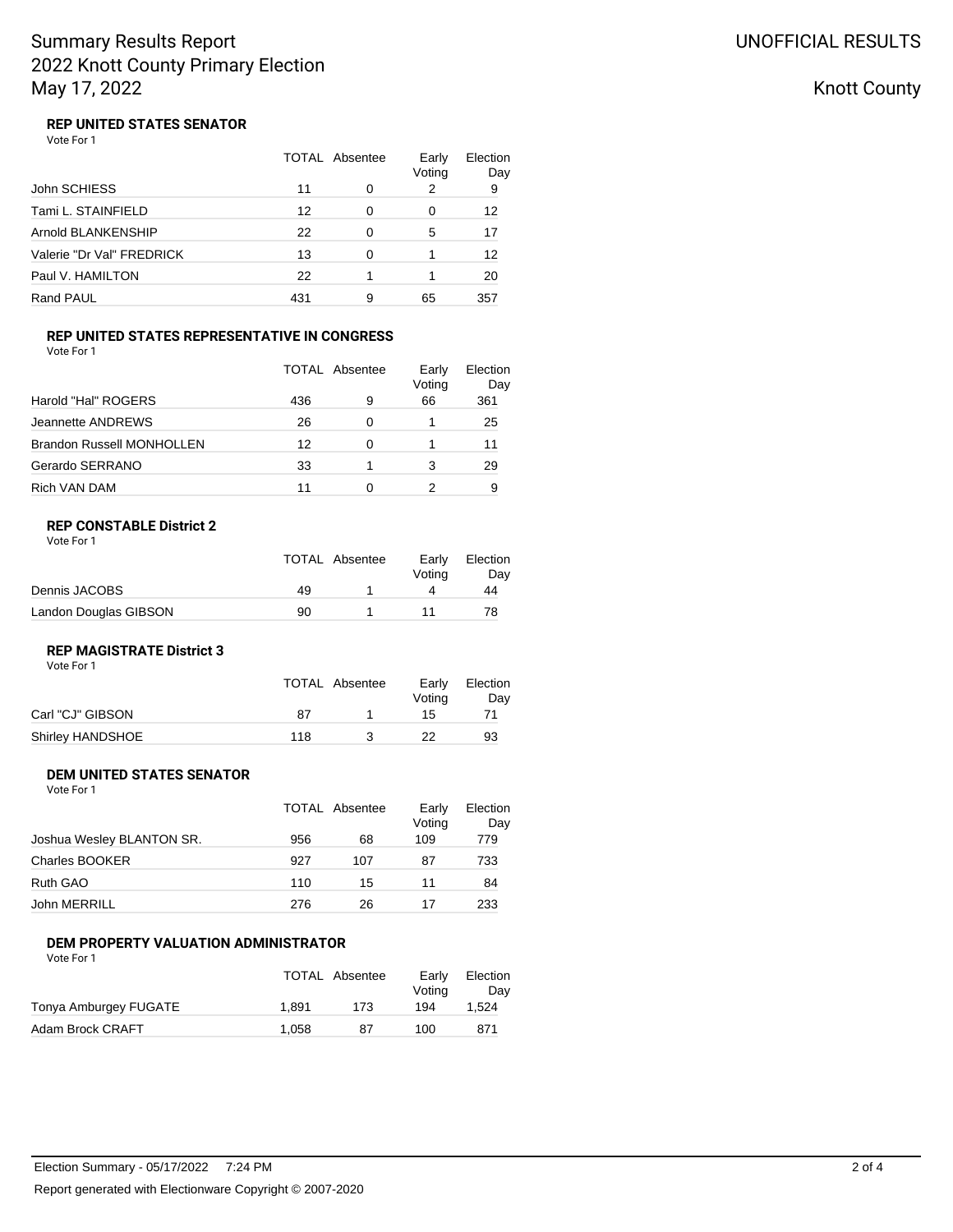## Knott County

#### **DEM COUNTY JUDGE / EXECUTIVE** Vote For 1

|                 |       | TOTAL Absentee | Early<br>Voting | Election<br>Day |
|-----------------|-------|----------------|-----------------|-----------------|
| Wade NOBLE      | 1.041 | 64             | 114             | 863             |
| Herbert D. HALL | 776   | 79             | 50              | 647             |
| Tracy NEICE     | 1.160 | 111            | 121             | 928             |

### **DEM MAGISTRATE District 1**

Vote For 1

|                |     | <b>TOTAL Absentee</b> | Early<br>Voting | Election<br>Day |
|----------------|-----|-----------------------|-----------------|-----------------|
| Sheldon JACOBS | 196 | 25                    | 28              | 143             |
| Jamie MOSLEY   | 178 | 17                    | 14              | 147             |
| Nicholas HALL  | 43  |                       | 4               | 38              |
| Kelly SMITH    | 348 | 22                    | 22              | 304             |
| Bennie CLICK   | 118 | 9                     | 17              | 92              |

### **DEM CONSTABLE District 1**

Vote For 1

|     |    | Early<br>Voting | Election<br>Day |
|-----|----|-----------------|-----------------|
| 99  | 9  | 10              | 80              |
| 134 | 6  |                 | 121             |
| 283 | 29 | 24              | 230             |
| 334 | 28 | 43              | 263             |
|     |    | TOTAL Absentee  |                 |

#### **DEM MAGISTRATE District 2**

Vote For 1

|                          |     | <b>TOTAL Absentee</b> | Early<br>Voting | Election<br>Day |
|--------------------------|-----|-----------------------|-----------------|-----------------|
| Malachi YOUNG            | 186 | 10                    | 12              | 164             |
| <b>Brock Colter HALL</b> | 85  | 14                    | 6               | 65              |
| Kennith FUGATE           | 139 | 16                    | 13              | 110             |
| Kenneth AMBURGEY         | 212 | 12                    | 19              | 181             |
| <b>Scotty CLICK</b>      | 89  | 13                    |                 | 69              |

#### **DEM CONSTABLE District 2** Vote For 1

| <u>vuurivii</u>      | TOTAL Absentee |    | Early<br>Votina | Election<br>Day |
|----------------------|----------------|----|-----------------|-----------------|
| Derek FIELDS         | 321            | 23 | 24              | 274             |
| <b>Billy CAUDILL</b> | 282            | 29 | 25              | 228             |

### **DEM MAGISTRATE District 3**

Vote For 1

|                    |     | TOTAL Absentee | Early<br>Voting | Election<br>Day |
|--------------------|-----|----------------|-----------------|-----------------|
| Amos BEVERLY       | 160 | 6              | 26              | 128             |
| Marlin BENTLEY     | 215 | 15             | 35              | 165             |
| <b>Brent SMITH</b> | 287 | 21             | 29              | 237             |
| Tina SMITH         | 61  |                | 19              | 42              |